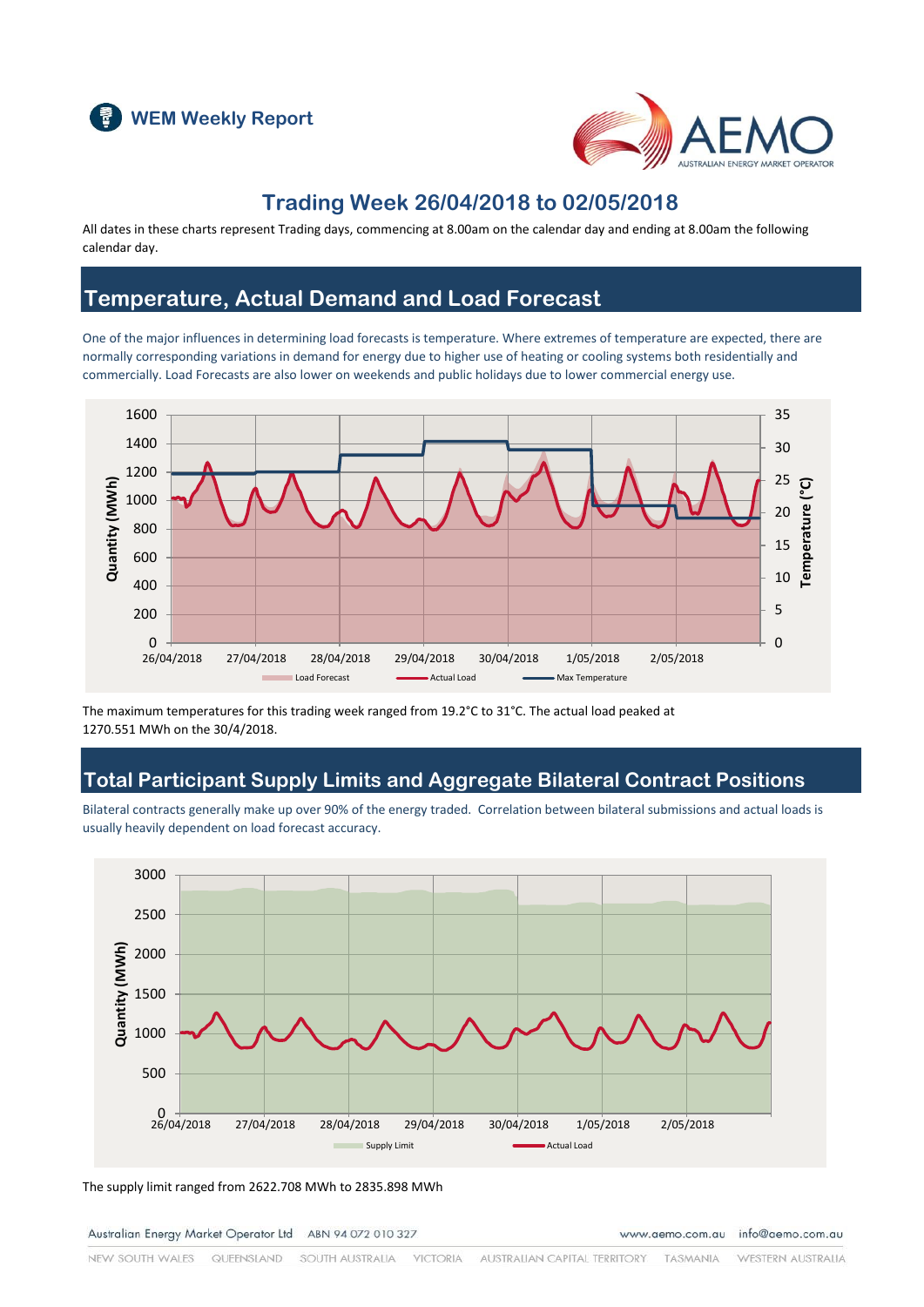# **Net Balancing Market Trades**

Bilateral contracts and STEM trading are generally based on the forecast energy requirements of Participants. When the forecast requirements are higher or lower than the actual requirements for a day, this Market energy must be bought and sold in the balancing mechanism. This graph shows the estimated net balancing trades.



The majority of the balancing activity this week occurred within Balancing Demand. The maximum balancing demand for the week reached 170.3515 MWh on the 28/4/2018. The maximum balancing supply for the week reached -67.301 MWh on the 2/5/2012.

# **Total Traded Energy**

This chart represents a comparison between the total net energy that is traded in Bilateral Contracts, the STEM and the balancing mechanism. Balancing Supply represents cases in which the total contract position is greater than the demand and customers must supply energy back to balancing. Balancing Demand represents cases in which the total contract position is less than the demand and customers must purchase energy from balancing.



Total balancing supply equalled -819.025 MWh whereas total balancing demand equalled 23756.82 MWh. The Total STEM Traded quantity was 11633.019 MWh, with the STEM Clearing Quantity ranging between 0.94 MWh and 107.134 MWh.

www.aemo.com.au info@aemo.com.au